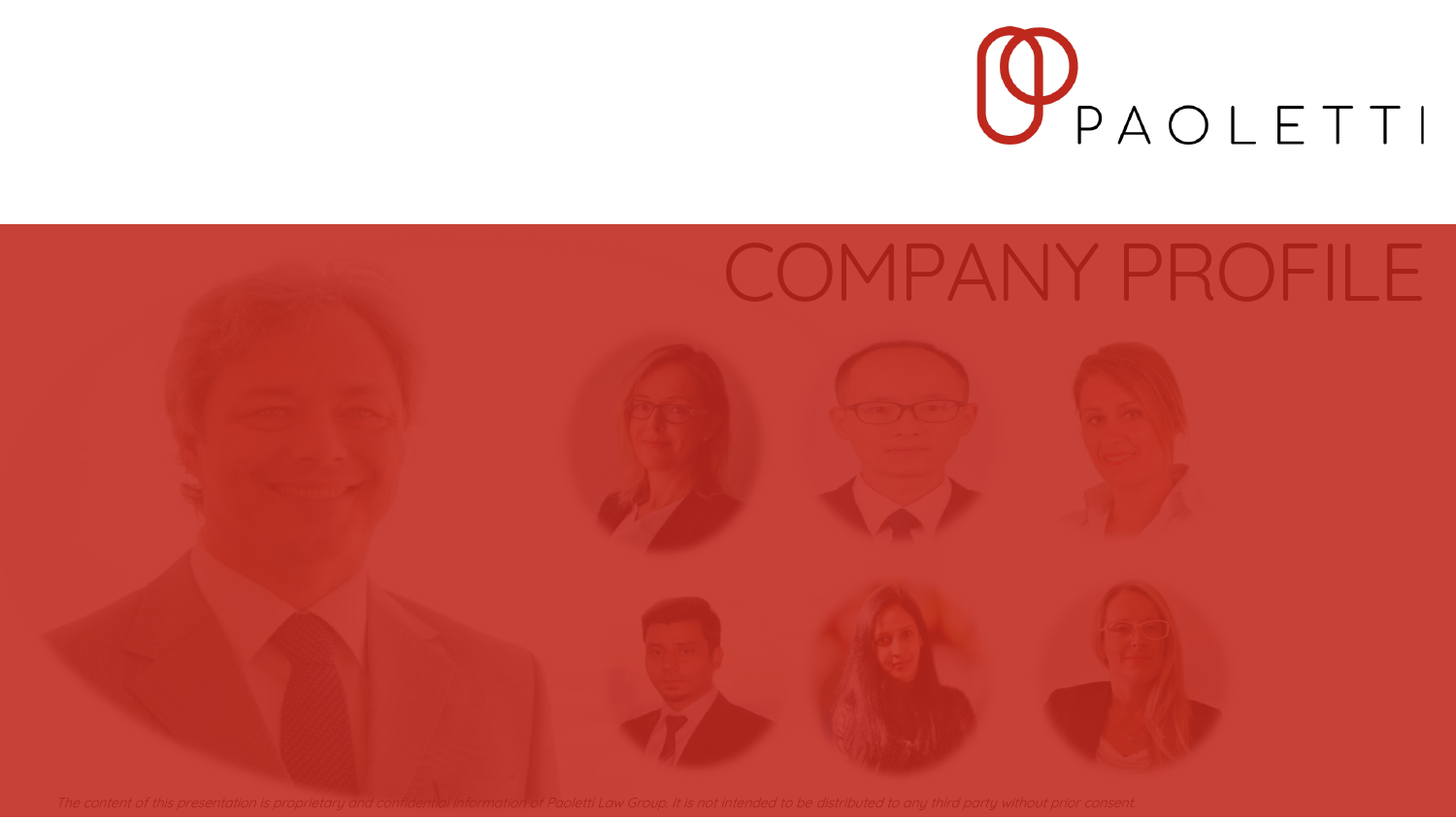# **WHO WE ARE?**



**The company was founded in Rome, Italy in 1947.**

Our mission is to provide personalized and tailored legal consulting services to ensure and protect the family **and business interests of entrepreneurs.**

**We provide comprehensive and tailored multidisciplinary legal services in the following areas:**

- **Corporate and commercial law**
- **Legal due diligence**
- **Mergers and acquisitions**
- **Cross-border transactions**
- **Alternative dispute resolution**

**Our clients include domestic and international companies and individuals in various industries that need legal services.**

Our resources As a member of IR Global, we can provide legal services to clients in 155 jurisdictions around **the world through the members' network resources**

**The content of this presentation is proprietary and confidential information of Paoletti Law Group. It is not intended to be distributed to any third party without prior consent.**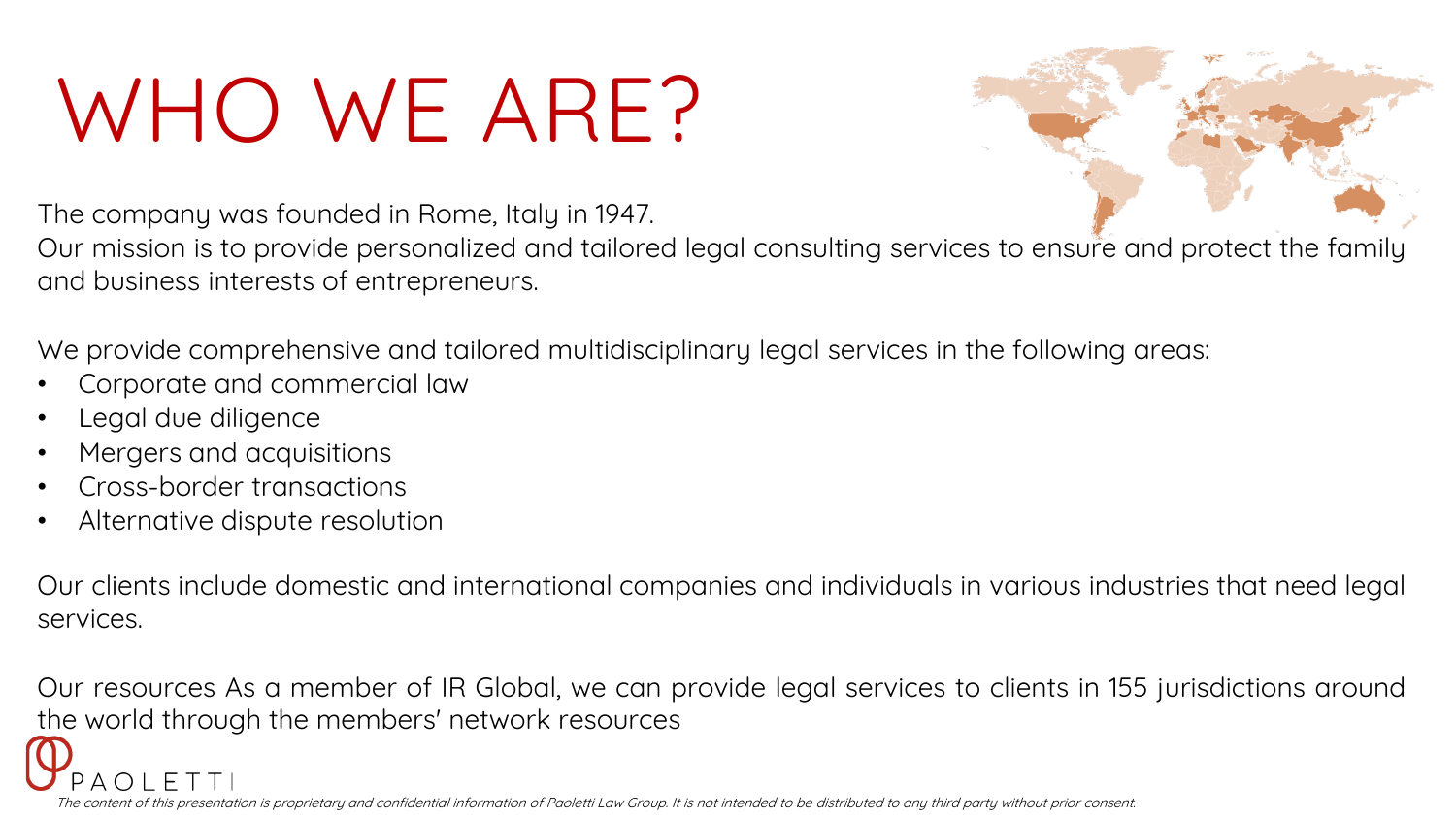

#### **THOMAS PAOLETTI**

**Avv. Paoletti is a qualified lawyer in Rome, Italy. He has also formally obtained the legal counsel qualification in the UAE.**

**He works with a team of qualified lawyers to provide clients with extensive legal consulting services.**

**His goal is to provide convenient, efficient and responsive services. He pays attention to details and communication, and is committed to providing high standards and professional services. This is exactly what domestic and international customers expect. His main task has always been to focus on the needs of customers and to work side-by-side with them to achieve success and expand business opportunities.**

**He is the author of the book "Dubai Affairs", which describes in detail how to successfully do business in Dubai.**

oup. It is not intended to be distributed to any third party without prior consent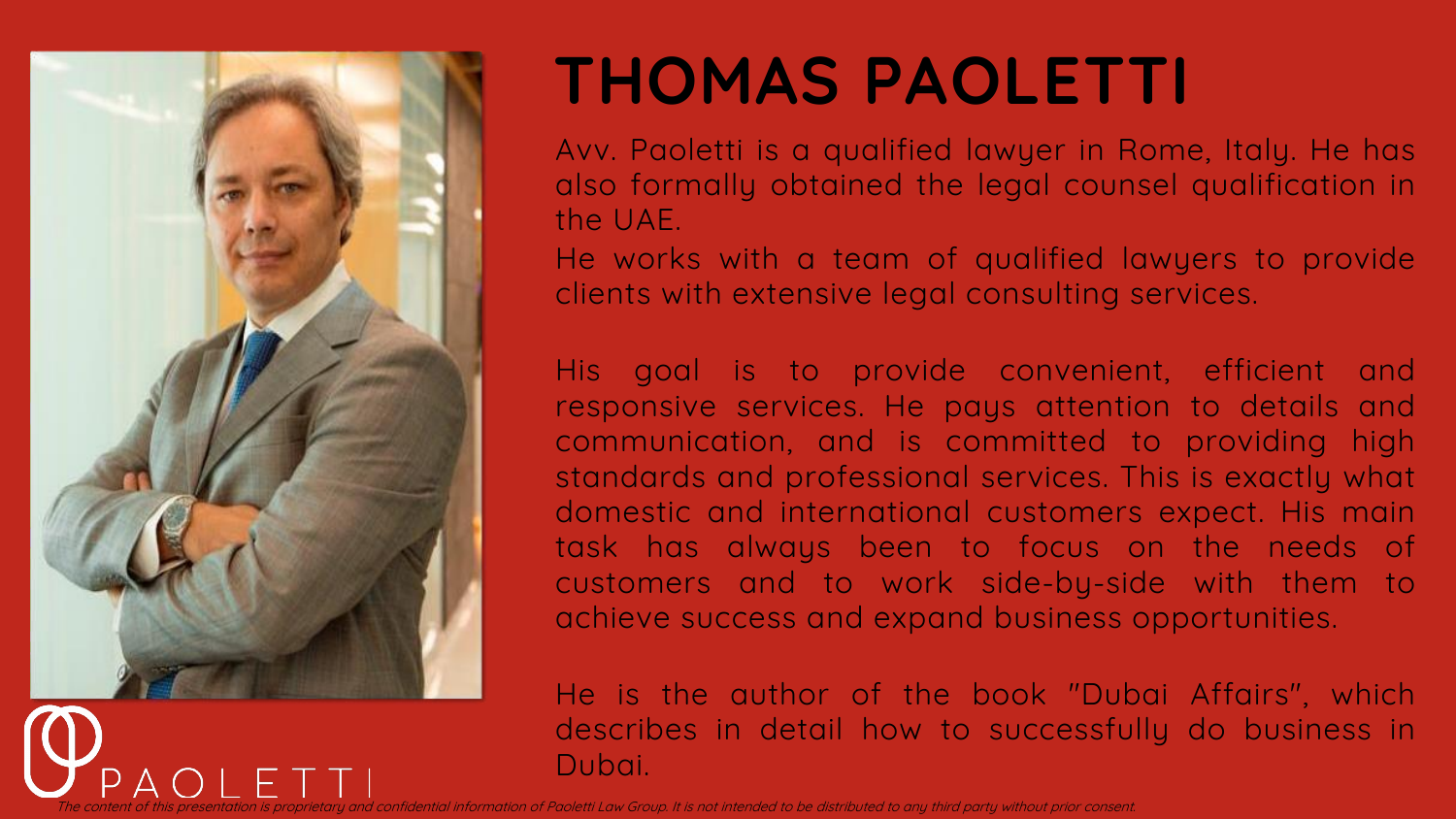## OUR APPROACH

**Our focus is to help entrepreneurs prevent legal risks and ensure their financial and family interests by providing legal services in the following professional areas:**

- **Contract establishment**
- **Legal due diligence**
- **Legal risk management**
- **Corporate and business strategy consulting**



tation is proprietary and confidential information of Paoletti Law Group. It is not intended to be distributed to any third party without prior consent.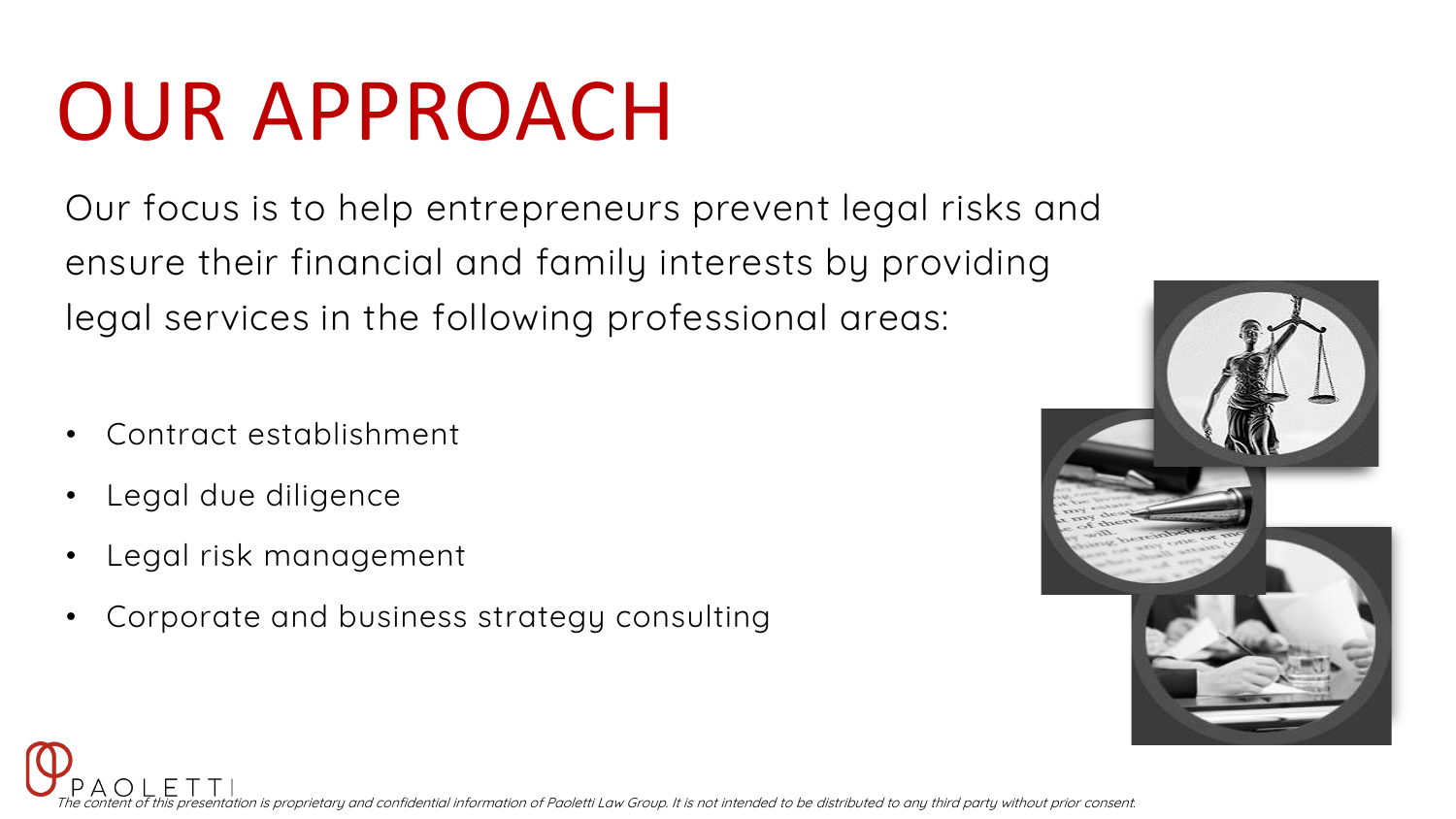#### **CASE STORY – REAL ESTATE INDUSTRY**

**Background: A client asked the local government to allow the addition of three floors to his tower to increase the saleable area** 

**and maximize revenue. At the same time, he found a buyer who was interested in buying all three floors.**

**Question:** The client wants to sell the three-story building to the buyer, but he has not yet obtained the building permit from the **local government.**

**Solution:** In order to allow customers to sell the three-story building, we formulated a sales and purchase contract, which set **out a clause on obtaining local building permits. The signing of the sale and purchase contract allowed the client to receive a deposit of one million dollars.**

**Case development: The buyer started to sell the un-built three-story house in the real estate market without our client's permission. His behavior has caused him to be criminally charged with fraud. He tried to make my client liable.**

**Result:** The case was appealed by the court, and the judge confirmed the validity of the construction permit in the contract. By **setting up an appropriate contract at the beginning of the transaction, my client won the case, terminated the sale and purchase contract, and kept a one-million-dollar deposit.**

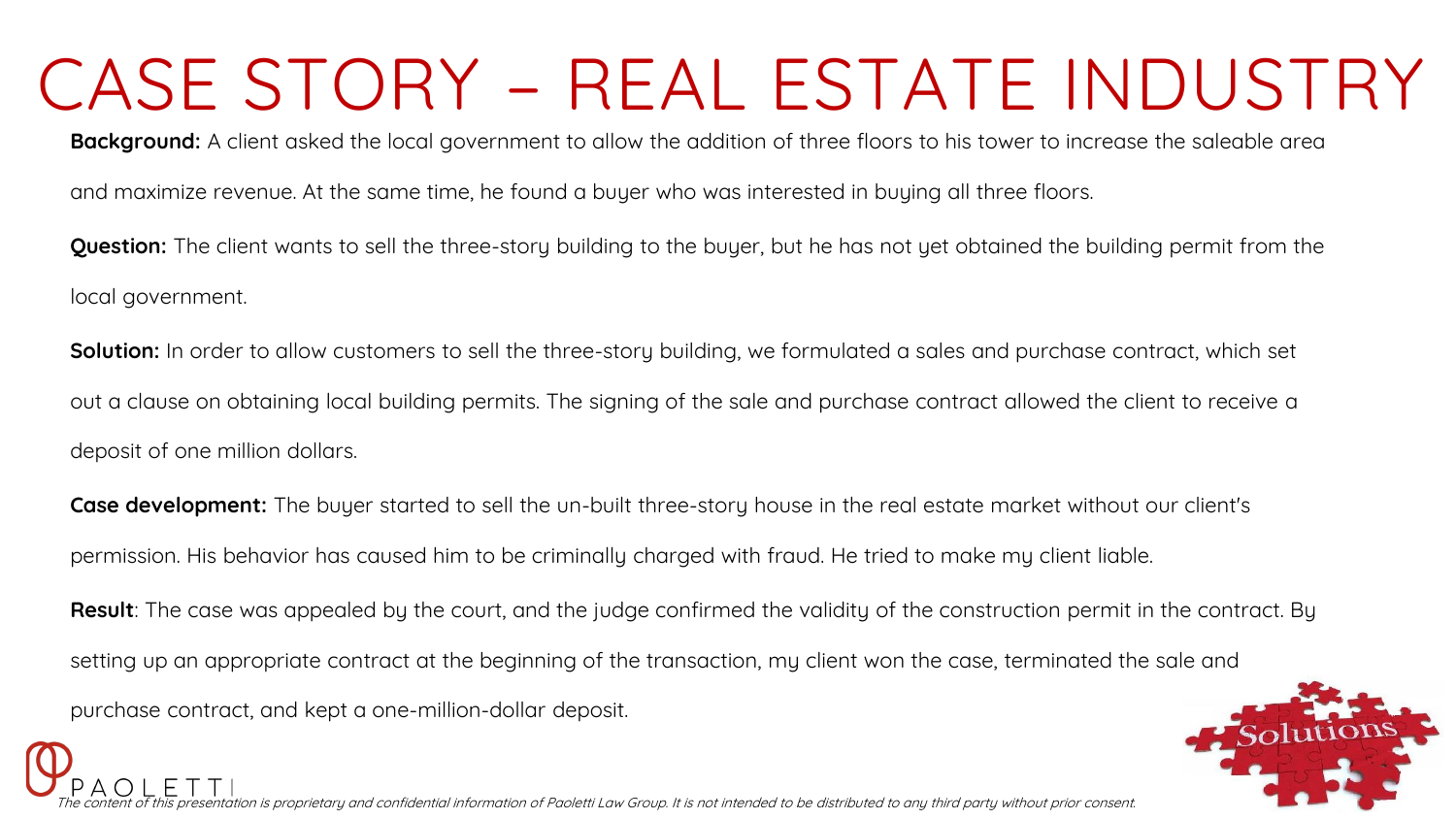### **CASE STORY–PARTNER RISK**

**Background: A partner of a successful company (our customer) wants to confirm his rights in the company. At the beginning of the cooperation, he signed a memorandum of agreement with two other partners, which stipulated that he was responsible for business development, while the other two partners were responsible for management and finance. He has never received the company's balance sheet, so he does not know the company's financial status.**

**Question: I asked the client if there are any cooperation agreements signed in addition to the standard memorandum. The answer is no.**

**Consequences: Since the other two partners refused to show the account books and bank statements, the client was forced to appoint a local lawyer and file a lawsuit in court.**

**Lesson:** If the client comes to us for consultation at the beginning of the partnership, we will be able to **identify risks and advise the client appropriately, ensuring that he has an appropriate partnership agreement and a solid governance structure. In the initial stage of establishing a partnership, by hiring a qualified lawyer, clients can avoid additional legal costs and save themselves from economic and financial losses.**

**The content of this presentation is proprietary and confidential information of Paoletti Law Group. It is not intended to be distributed to any third party without prior consent.**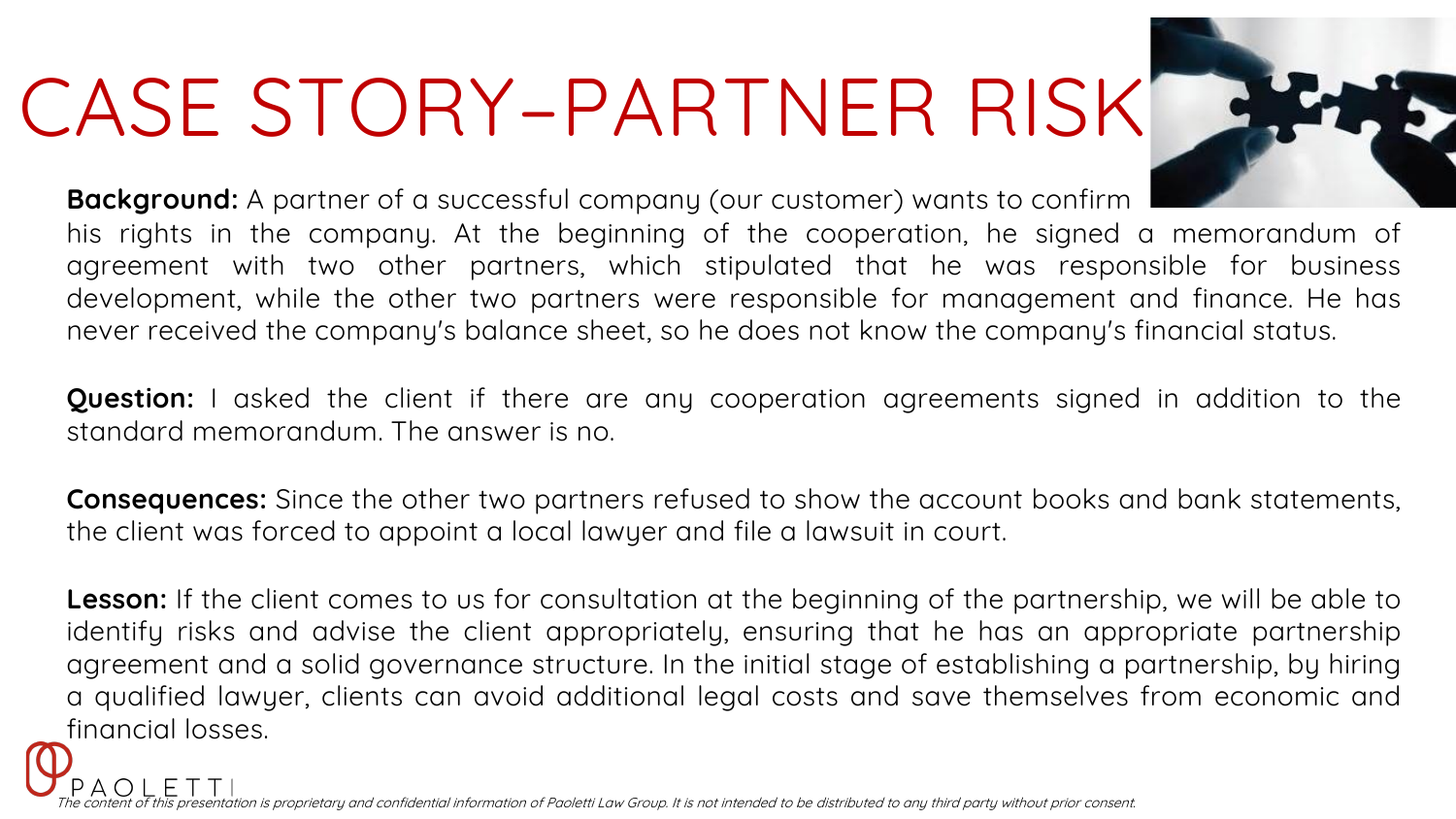# **CUSTOMER TESTIMONIALS**

**"We have known each other for a long time before Thomas started his professional career. We started working contact when I needed an international contract. At that time, I needed to make a plan with Abu Dhabi. Clients expand the company together and develop branches on local offices, but I have never worked with consultants or business partners. The specific advantage of working with Paoletti's law firm is that I can work with someone who not only specializes in law, but also understands. The company is managed and the lawyers with good business ideas cooperate, which makes our communication smooth and efficient.**

**If I can give advice to those who plan to expand their business in Dubai, then I would definitely recommend them to cooperate with Thomas. Thomas' multidisciplinary knowledge and understanding of Dubai's business system can be fully trusted. In the initial development stage of the company, Such cooperation is very necessary. We are now evaluating some major opportunities in the UAE, and we think the future prospects of our company in this region are very promising."**

**Sergio Cappelletti, President of DRASS Energy**

**"Shandong Power Construction Third Engineering Company is a well-known state-owned enterprise in the construction of full-chain power stations in the industry. It belongs to the China Power Construction Group and focuses on the development and construction of large-scale international energy projects. Our company cooperates with Mr. Thomas Paoletti in Dubai, UAE. For more than a year, from the initial project, Thomas Paoletti is deeply involved in the development of multiple projects in the UAE and provides relevant legal consulting services. From these cooperation, Thomas Paoletti is a very Reliable and professional lawyer and consultant that can deeply understand our company's overseas development strategy and accurately respond to specific demands to protect the company's interests. I am confident that we will maintain a long-term partnership in the future.**

**Ge Qianjin, Project Director Shandong Power Construction Third Engineering Company Dubai Headquarters**

**The content of this presentation is proprietary and confidential information of Paoletti Law Group. It is not intended to be distributed to any third party without prior consent.**